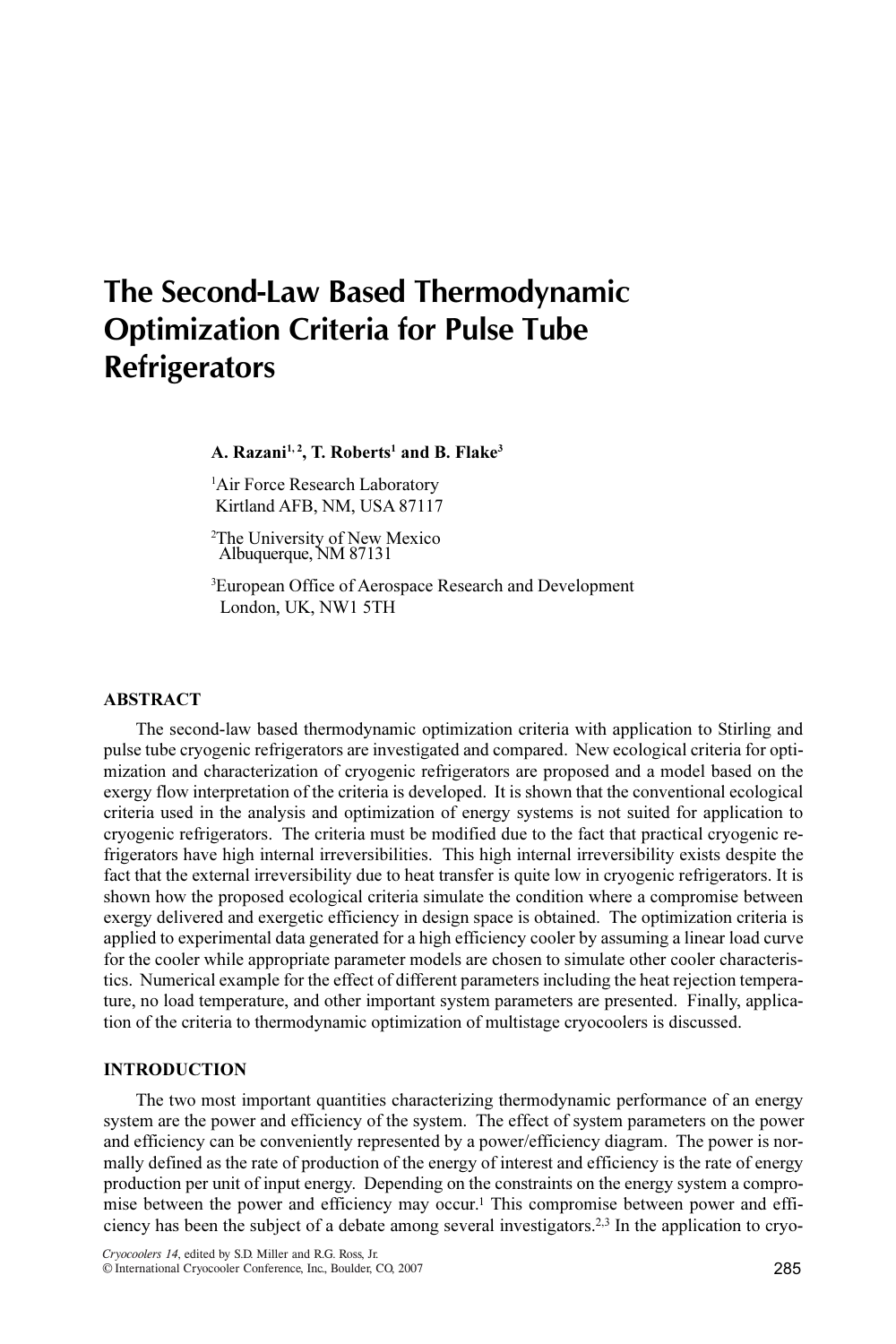genic refrigerators the intendency exists to discuss the effect of the constraints on the power/efficiency diagram using examples from pulse tube refrigerators (PTRs). In application to refrigerators and cryocoolers, the product of the energy system is the cooling capacity and efficiency is normally represented by the Coefficient of Performance (COP). A rational basis for defining the efficiency is the second-law efficiency, which is a comparison of the COP of the system with the COP of a totally reversible (Carnot) system. This is equivalent to considering the cooling power to be represented by the rate of exergy of the product delivered to the cold reservoir and the input power as the rate of exergy input to the system at the compressor.<sup>4,5</sup> The function of PTRs, that are used as an example in this study, is to transfer the exergy of input in the form of compressor power to output exergy to the cold reservoir. When a compromise between power and efficiency exists the energy system can be optimized based on an ecological objective function. The ecological criterion for optimization of energy systems, has been previously applied to the optimization of refrigeration systems.6,7 Due to high internal irreversibility of the cryogenic refrigerators, the criterion must be modified for use with PTRs. A modified ecological criterion is proposed for use with PTRs and a simple analytical model is developed to show its application.

#### THERMODYNAMIC MODEL

In order to quantify and discuss the compromise between cooling capacity and the efficiency, a simple analytical model of the regenerator and energy balance of the PTR is considered. Assuming the pulse tube to be ideal, the timed-average enthalpy flow at the cold side of the pulse tube over a cycle can be written as<sup>8</sup>

$$
H_2 = (1/2)\frac{P_2}{P_a} m_2 T_c R Cos(\phi_2 - \theta_2)
$$
 (1)

where  $\dot{m}_2$  is the amplitude of mass flow rate,  $\dot{p}_2$  is the amplitude of pressure,  $(\phi_2 - \theta_2)$  is the phase angle between the mass flow and pressure, R is the gas constant, and  $T_c$  is the cold end temperature,  $P_c$  the average pressure, and subscript 2 refers to the cold side of pulse tube. The conservation of  $P_a$  the average pressure, and subscript 2 refers to the cold side of pulse tube. The conservation of energy on the Cold Heat Exchanger (CHX) can be written as

$$
Q_c = H_2 - Q_{reg} - Q_{cond}
$$

 $(2)$ 

where  $Q_c$  is the cooling load,  $Q_{reg}$  is the energy transfer from the regenerator due to ineffectiveness of the regenerator, and  $\dot{Q}_{cond}$  is the heat transfer to the CHX by conduction.  $\dot{Q}_{reg}$  can be estimated using the ineffectiveness of the regenerator,

$$
\lambda = \frac{Q_{reg}}{\dot{H}_1^+ - \dot{H}_2^-} = \frac{Q_{reg}}{(1/\pi)C_p(T_o m_1 - T_c m_2)}
$$
(3)

where the denominator represents the maximum rate of enthalpy transfer into the regenerator and the subscript 1 refers to the hot side of the regenerator. Conduction heat transfer to the cold heat exchanger can be estimated assuming a linear temperature profile in the regenerator,

$$
Q_{cond} = (KA/L)(T_o - T_c)
$$
\n(4)

where KA/L is effective thermal conductance in the regenerator and its shell and  $T_o$  is the temperature of the environment.

To simplify the analysis we assume that the phase shifter can be controlled such that the mass flow rate and pressure are in phase at the cold side of the pulse tube. Using the above equations the cooling load can be written as

$$
Q_c = (1/2)RT_o \, m_2 \, \frac{p_2}{P_a} - (1/\pi)\lambda C_p (T_o \, m_1 - T_c \, m_2) - (KA/L)(T_o - T_c)
$$
\n<sup>(5)</sup>

Heat and mass transfer in regenerators is very complex. For thermodynamic analysis we consider a simple model for the regenerator to find the bounds for cooling capacity and efficiency of PTRs. It is assumed that the mass flow rate at the cold side of the regenerator can be obtained using a linear relation based on a given appropriately average flow conductance.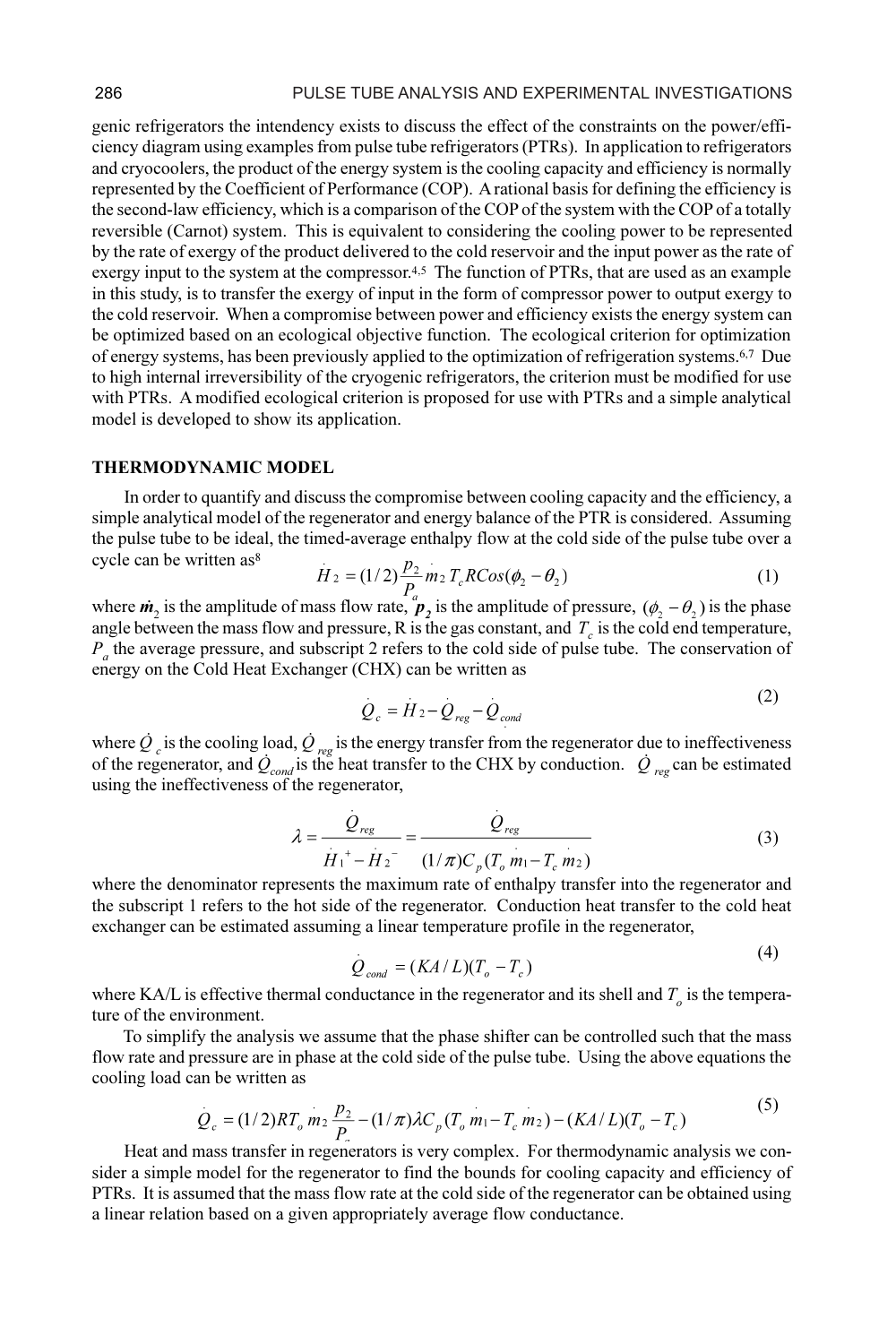THE SECOND-LAW BASED PULSE TUBE OPTIMIZATION 287

$$
m_2 \cos(\omega t - \phi_2) = C \big[ p_1 \cos(\omega t - \theta_1) - p_2 \cos(\omega t - \theta_2) \big] \tag{6}
$$

where C is average flow conductance in regenerator. In addition, a simple model for the conservation of mass in the regenerator can be written as,

$$
m_1 \cos(\omega t - \phi_1) = m_2 \cos(\omega t - \phi_2) - V\omega \left[ p_1 \sin(\omega t - \theta_1) + p_2 \sin(\omega t - \theta_2) \right]
$$
(7)

where  $V$  is the properly averaged effective regenerator void volume including the influence of temperature distribution in the regenerator and  $\omega$  is the angular velocity. Expansion of Eqs. (6) and (7), and applying the trigonometric identities, results in a set of equations that uniquely determine the relations between the phase shifts and amplitudes of pressure and mass flow rates at the cold and hot sides of the regenerator. Using Eqs.  $(5)$ ,  $(6)$  and  $(7)$ , the normalized cooling capacity  $\dot{Q}_{\text{cn}} = 2P_{\text{a}}\dot{Q}_{\text{c}}/CRT_{0} p_{1}^{2}$  can be written as

$$
\dot{Q}_{cn} = \frac{2P_a Q_c}{CRT_o p_1^2} = (1 - Pr) \Big[ Pr T_c / T_o - \beta (\sqrt{1 + \alpha^2 (1 + Pr)^2 / (1 - Pr)^2} - T_c / T_o) \Big] \tag{8}
$$

where  $Pr = p<sub>2</sub>/p<sub>1</sub>$  is the pressure amplitude ratio across regenerator, and the dimensionless parameter  $\alpha$  and  $\beta$  are given by  $V \circ I$ C

$$
\alpha = V \omega / C
$$
  
\n
$$
\beta = 2\lambda P_a \gamma / \pi p_1 (\gamma - 1)
$$
\n(9)

In Eq. (9)  $\gamma$  is the specific heat ratio of the working fluid. Therefore, the dimensionless cooling load is a function of four dimensionless parameters  $\alpha$ ,  $\beta$ , Pr and  $T_c/T_o$ . The magnitude of exergy transfer to the cold reservoir is defined by4

$$
E_c = Q_c (T_o / T_c - 1) \tag{10}
$$

Using Eqs. (8) and (10), the normalized exergy transfer to the cold reservoir can be written as

$$
E_{cn} = (1 - \Pr) \Big[ \Pr{T_c / T_o} - \beta (\sqrt{1 + \alpha^2 (1 + \Pr)^2 / (1 - \Pr)^2} - T_c / T_o) \Big] (T_o / T_c - 1) \tag{11}
$$

where  $\dot{E}_{\text{cn}} = 2P_a \dot{E}_c/CRT_0 p_l^2$ . Considering an ideal compressor, the power input at the compressor side can be written as

$$
W = (1/2) \frac{p_1}{P_a} m_1 T_o R Cos(\phi_1 - \theta_1)
$$
 (12)

where subscript 1 refers to the parameters at the compressor side (hot side of regenerator). From Eqs. (11) and (12), the exergetic efficiency can be obtained.

$$
\eta_{ex} = \left[ \Pr{T_c} / T_o - \beta (\sqrt{1 + \alpha^2 (1 + \Pr)^2 / (1 - \Pr)^2} - T_c / T_o) \right] (T_o / T_c - 1)
$$
(13)

## ECOLOGICAL OPTIMIZATION CRITERIA

From Eqs. (8) or (11) and (13) it can be seen that, depending on the constraint on the system, the optimum cooling power and efficiency can occur at two different points. It is a well established fact that, for practical reasons, actual systems operate under conditions between these two optima. This in general can be achieved using a profit function based on the economic consideration. For application to refrigeration cycles, based on the viewpoint of exergy analysis, a unified ecological optimization criterion has been proposed for generalized irreversible Carnot refrigerators.6 Because of high irreversibility of cryocoolers, conventional ecological objective functions are not suitable for application to PTRs. We propose the following objective function as the best compromised between exergy output of the cryocooler and its exergy destruction (irreversibility) as,

$$
E_{eco} = E_c - \eta_{ex} E_d \tag{14}
$$

where  $\eta_{\alpha}$  is exergetic efficiency (second-law efficiency) and subscripts eco, c, and d represent ecological, cold reservoir, and destruction, respectively. Equation (14) can also be written in terms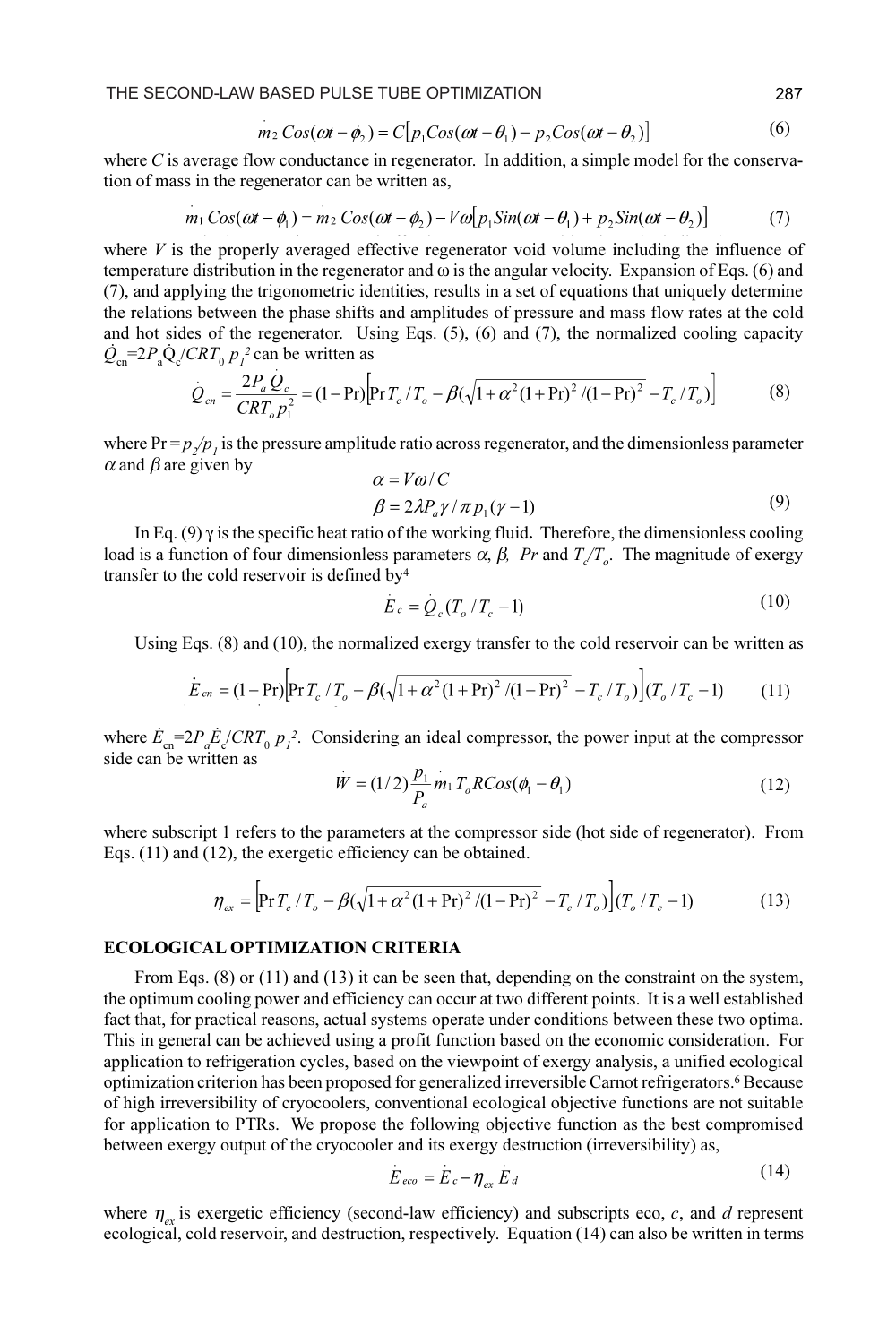of the ecological objective function for energy denoted by ECO,

$$
ECO = Q_c - COP(T_0 S_{gen})
$$
 (15)

 $(15)$ 

where COP is the Coefficent of Performance for the cryocooler and  $\dot{S}_{gen}$  is the rate of entropy<br>generation for the cryocooler Using the exergy balance for the PTRs and Eqs. (11) (13) and (14) generation for the cryocooler. Using the exergy balance for the PTRs and Eqs. (11), (13), and (14), the normalized ecological objective function for PTRs can be written as

$$
\dot{E}_{eco,n} = (1 - \Pr) \Big[ (\Pr T_c / T_o - \beta (\sqrt{1 + \alpha^2 (1 + \Pr)^2 / (1 - \Pr)^2} - T_c / T_o)) (T_o / T_c - 1) \Big]^2 \tag{16}
$$

where  $\dot{E}_{\text{econ}} = 2P_a \dot{E}_{\text{econ}} / CRT_0 p_l^2$ .<br>The load curve is one of t

The load curve is one of the most basic pieces of information that is reported for the performance evaluation of the cryocoolers. The load curve is usually a nearly linear variation of rate of the heat transfer from the load as a function of the cold end temperature. This is consistent with the enthalpy flow model, and many experimental results as well.<sup>8,9</sup> Therefore, the load curve in general can be represented with a reasonable accuracy as a linear function given by,

$$
Q_c = s(\dot{W}, T_o) \bigg( T_c - T_{co}(\dot{W}, T_o) \bigg)
$$
\n(17)

where s is the slope of the load curve and  $T_c$  is the no load temperature of the cryocooler. In general, both of these parameters are functions of several variables. In this study we assume that they are functions of two basic parameters; the heat rejection temperature  $T_0$  and the input power. Using Eqs. (10) and (17), it is easy to show that for constant input power, the magnitude of exergy transfer to the cold reservoir is maximum at the geometric mean of the heat rejection temperature and no load temperatures and is independent of the slope of the load curve.<sup>5</sup>

$$
T_{c,opt} = \sqrt{T_o T_{co}} \tag{18}
$$

Based on theoretical consideration, and characterization curves of TRW 95 K High Efficiency Cryocooler (HEC) in our laboratory,  $s(\vec{W}, T_{\rho})$  and  $T_{CO}(\vec{W}, T_{\rho})$  can be fitted parametrically with reasonable accuracy by the following functions.

$$
T_{co}/T_o = (1 + aW^b)^{-1}
$$
  
\n
$$
sT_a = W(1 + 1/aW^b)(1 + cW^d)^{-1}
$$
\n(19)

where  $a, b, c$ , and  $d$  are parameters that can be obtained from fitting the equations to the results of experimental data.

#### RESULTS AND DISCUSSIONS

Equations (11), (13), and (16) show that  $\dot{E}_{cr}$ ,  $\eta_{ex}$ , and  $\dot{E}_{eco,n}$  are functions of dimensionless variables  $\alpha$ ,  $\beta$ ,  $T_o/T_c$ , and Pr. Therefore, these quantities can be easily optimized with respect to Pr if the other parameters are held constant. It can easily be seen from the equations that the optimum Pr is different for the three quantities.

Figure 1 shows the variation of the exergy delivered to the cold reservoir, the exergetic efficiency, and the ecological objective function as a function of the pressure amplitude ratio for the values of  $\alpha = 0.2$ ,  $\beta = 0.1$ , and  $T_0 / T_c = 3.75$ . The numerical values of the optima for the three quantities are also given in the same figure for comparison. The values of ecological function are considerably smaller than the exergy transfer to the cold reservoir due to the large irreversibility of typical PTRs.

When the parameters  $\alpha$ ,  $\beta$ , and Pr are fixed and load temperature is a variable, it can be shown that the input power is fixed in the example problem under investigation. For this case the optimum load temperature for the three second-law based objective functions are the same and is given by Eq. (18).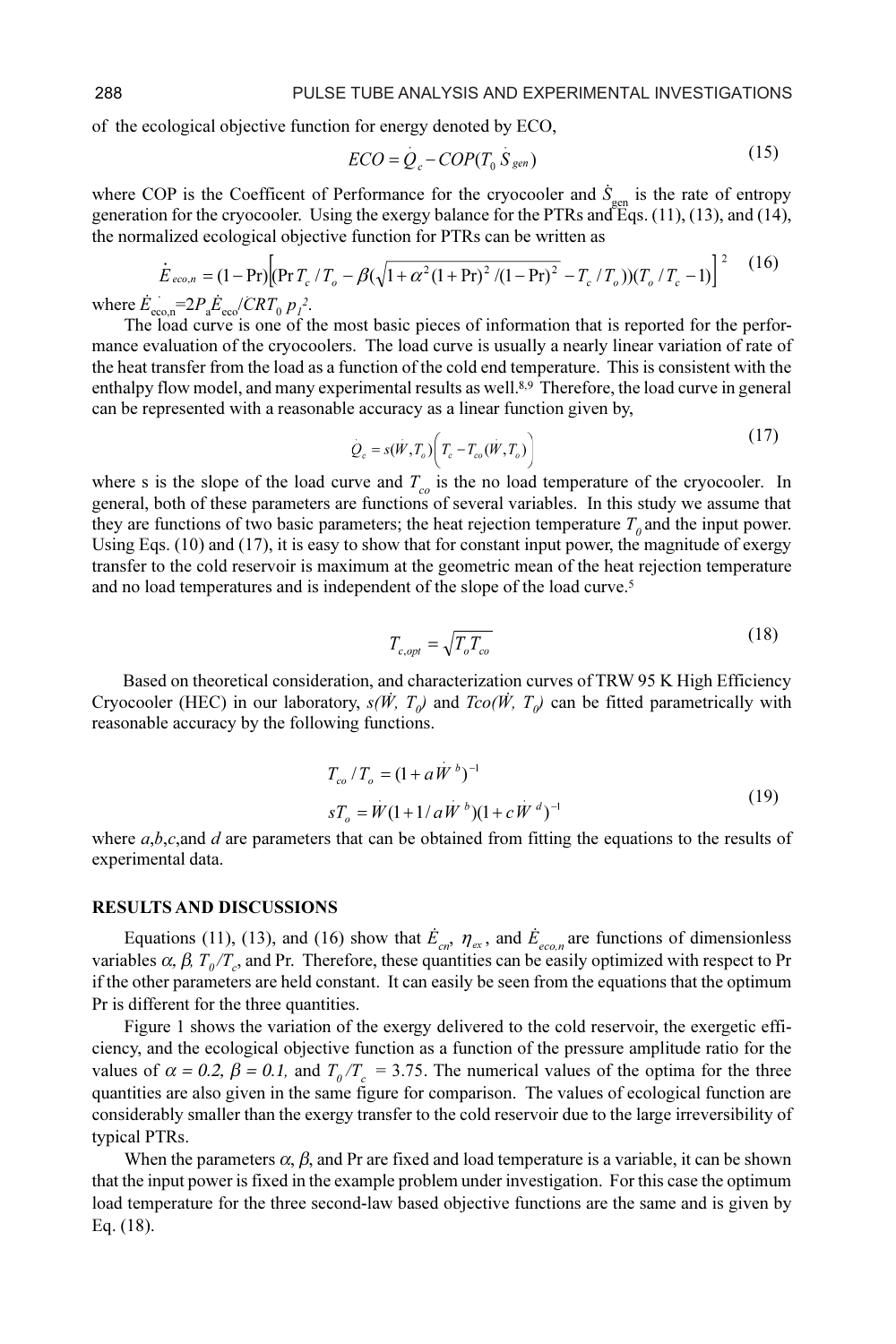

Figure 1. Normalized exergy, exergetic efficiency and ecological function as a function of amplitude pressure ratio across regenerator.

$$
T_{c,opt} = \sqrt{T_o T_{co}} = T_o \sqrt{\beta \sqrt{1 + \alpha^2 (1 + \text{Pr})^2 / (1 - \text{Pr})^2 / (\text{Pr} + \beta)}
$$
(20)

For example, for the values of  $\alpha = 0.2$ ,  $\beta = 0.1$ , Pr = 0.6, and  $T_0 = 300$  K, the optimum cooling load temperature would be  $T_{c,opt} = 128.32$  K.

Figure 2 shows the power/efficiency diagram for  $\alpha = 0.2$ ,  $\beta = 0.1$ , and three values of  $T_0 / T_c$  of 3, 3.75, and 5. In this figure the pressure amplitude ratio, Pr, is a variable for each curve. The looped-shape curves are indicative of a compromise between power and efficiency. In this case the optimum cooling power and optimum efficiency correspond to two different values of Pr and design conditions. Therefore, the cooler can be optimized for maximum efficiency, maximum cooling power, or another objective function for a compromise between the two. The ecological objective function offers a method for optimizing the cooler for a compromise between maximum cooling power and maximum efficiency (minimum irreversibility). For example, in Fig. 1 for  $T_0 / T_c = 3.75$ the optimum ecological function corresponds to  $Pr = 0.624$ . Comparing the conditions of the optimum exergy transfer to the cold reservoir and the optimum ecological objective function, the exergy



Figure 2. Power efficiency diagram with pressure amplitude ratio across regenerator as a parameter.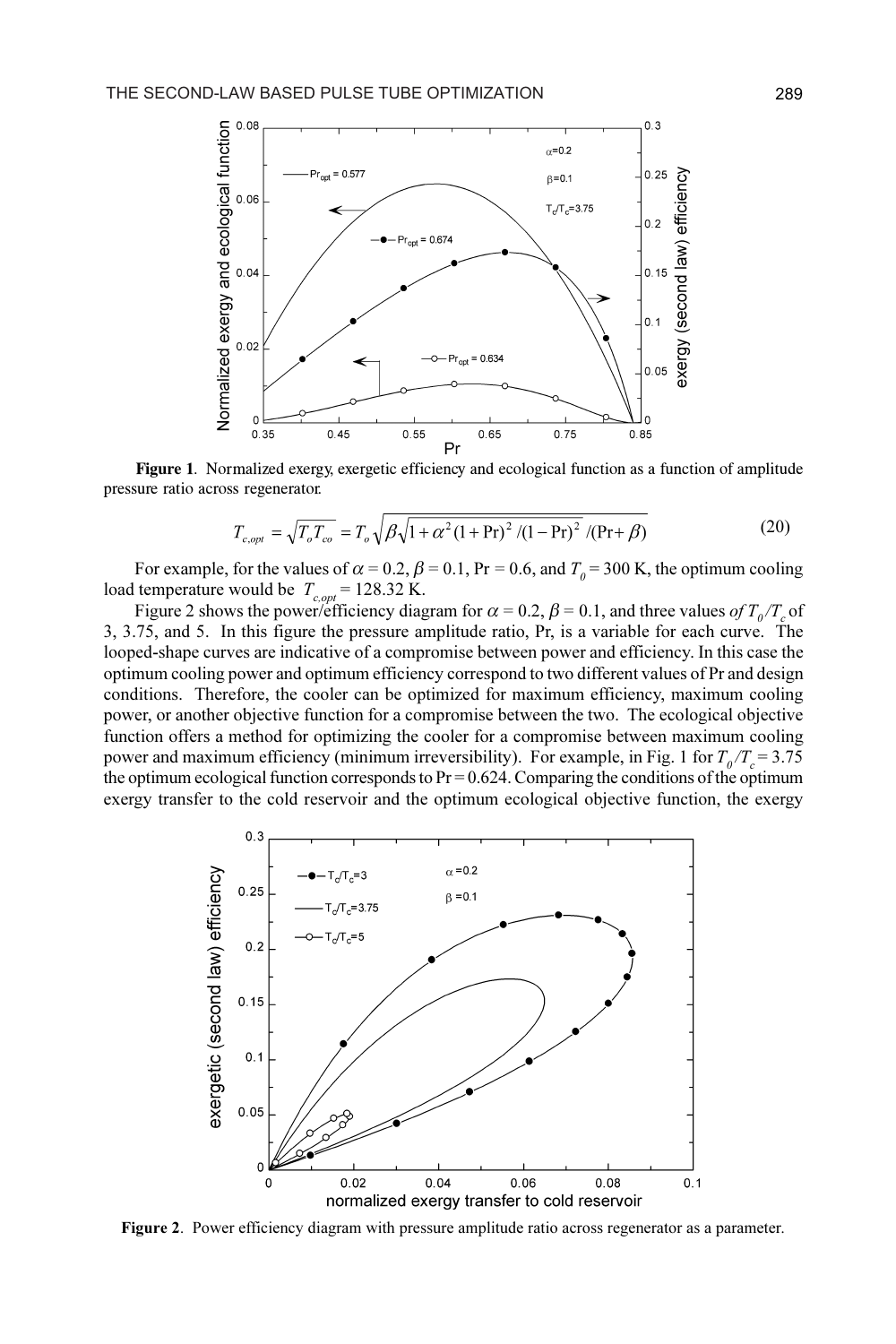

Figure 3. Normalized exergy, exergetic efficiency and ecological function as a function of amplitude pressure ratio across regenerator.

transfer at the optimum ecological objective function is smaller than the optimum exergy transfer to the cold reservoir by 3.2 percent. At the same time the efficiency corresponding to the optimal ecological criteria is higher than the efficiency at the optimum exergy transfer rate by 9.9 percent. It is interesting to note that the comparison of the two optima results in a reduction of 10.7 percent in the value of the irreversibility when the system is optimized based on the ecological criterion as compared to when it is optimized based on exergy transfer criteria.

Figure 3 represents the same results as Fig. 1 for the values of  $\alpha = 0.4$ ,  $\beta = 0.1$ , and  $T_0/T_c = 3$ . In this example where the angular velocity and flow conductance are fixed, the change can be accomplished by controlling the flow area and the hydraulic diameter in the regenerator. An increase in the value of parameter  $\alpha$  in this case corresponds to the condition of a higher void volume in the regenerator. The comparison of Figs. 1 and 3 clearly shows that while the optimum values for Pr does not change very much, the degradation in the cooler performance in both power and efficiency is considerable when the value of is increased from 0.2 to 0.4. This is even true considering that smaller value of  $T_{o}/T_{c}$  is used in Fig. 3.



Figure 4. Power efficiency diagram with pressure amplitude ratio across regenerator as a parameter.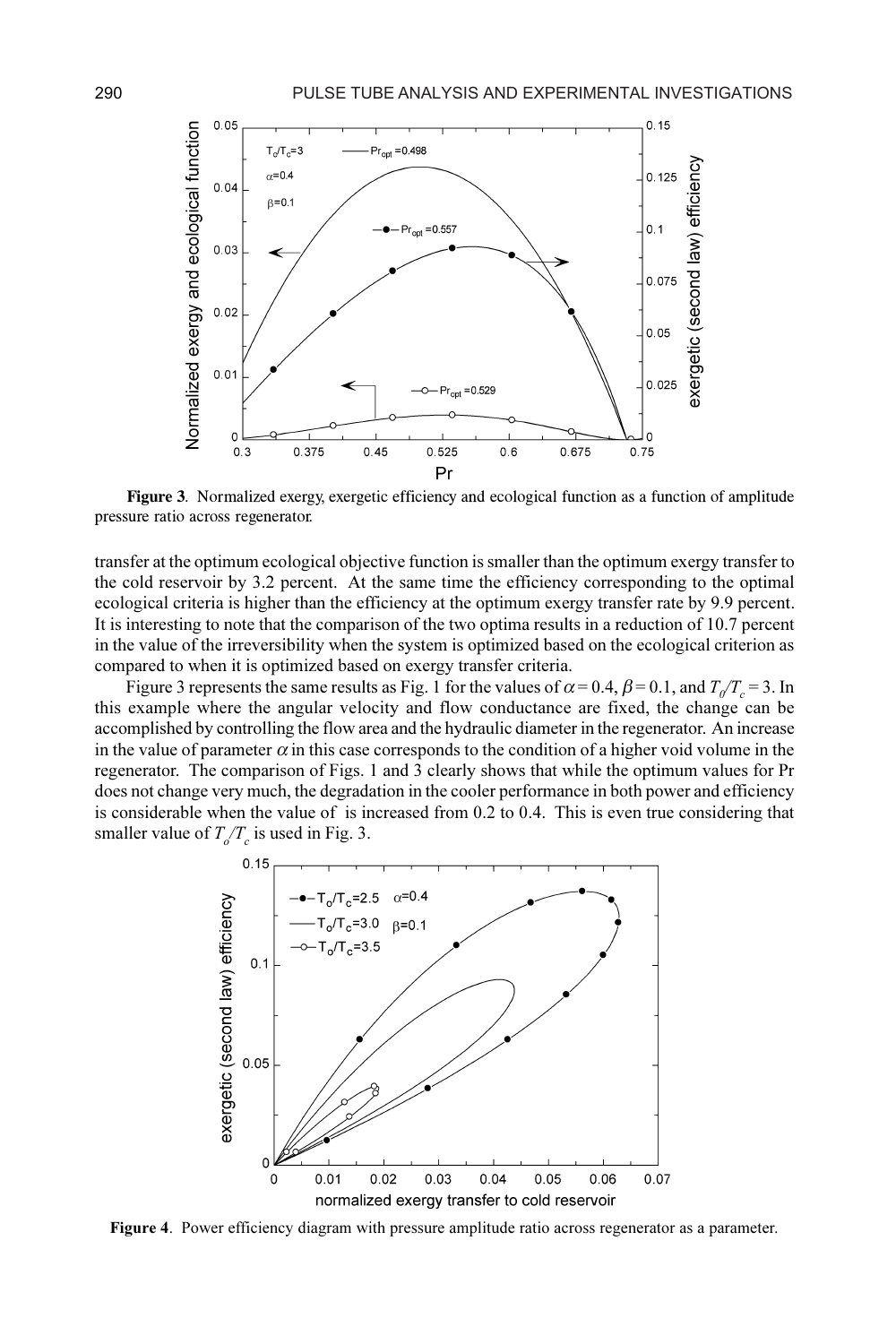

Figure 5. Cooling capacity and efficiency for HEC cooler as a function of the cold end temperature.

Figure 4 shows similar results to Fig. 2 for the values of  $\alpha = 0.4$ ,  $\beta = 0.1$ , and three values  $T_0/T_c$ of 2.5, 3, and 3.5. The looped shape curve corresponding to  $T_q/T_c = 3.5$  has a very small area indicating the proximity of the operating condition to the no load temperature for this example. Comparison of Figs. 2 and 4 shows the significance of the dimensionless parameter  $\alpha$  on cooling power and efficiency diagram when  $\beta$  is fixed. Both Figs. 2 and 4 show that as the no load condition is approached; the distinction between the optimum cooling power and optimum efficiency is diminished. A value of  $T_q/T_c = 3.5$  is used in Fig. 4; the results for the value of  $T_q/T_c = 3.5$  is very close to the no load temperature for this example.

Figure 5 shows the exergetic efficiency and the cooling capacity as a function of the cold end temperature for the heat rejection temperature of  $T<sub>o</sub>$  = 300 K for three different values of input power. For a fixed input power the cooling capacity increases linearly with the cold end temperature as Eq. (17) indicates. The exergetic efficiency has a maximum at the temperature given by Eq. (18). The results presented in Fig. 5 is based on the curve fit of Eq. (19) to the results of the load curve for TRW 95 K HEC cooler at the heat rejection temperature of  $T_o$ =300 K.<sup>5</sup> The power/efficiency diagram corresponding to the parametric representation given by Eq. (18) does not produce a loop-shaped curve under the constraint of constant power with the cold end temperature as a parameter. In fact, a loop-shaped curve is observed for the HEC cooler when the effect of the cold end temperature on input power is considered.5 The fact that the rate of exergy transfer to the cold reservoir has an optimum has application in the design of multistage PTRs and the optimum selection of the temperatures of intermediate stages.

#### **CONCLUSIONS**

A second-law based ecological criterion is proposed as an objective function for optimization of cryogenic refrigerators. Assuming a controlled phase shifter that can produce a condition where the mass flow rate and pressure are in phase at the cold side of pulse tube, a model is developed to show the application of the ecological optimization criteria for PTRs. It is shown that loop-shaped curves, indicating a compromise between cooling power and efficiency, can be obtained for PTRs depending on the constraints of the system. In general, the existence of a compromise between cooling power and efficiency depends on the definition of these quantities and the constraints on the system. The results are given in dimensionless quantities suitable for parametric studies. The thermodynamic bound for performance of PTRs can be conveniently obtained in terms of the dimensionless numbers developed in this study.